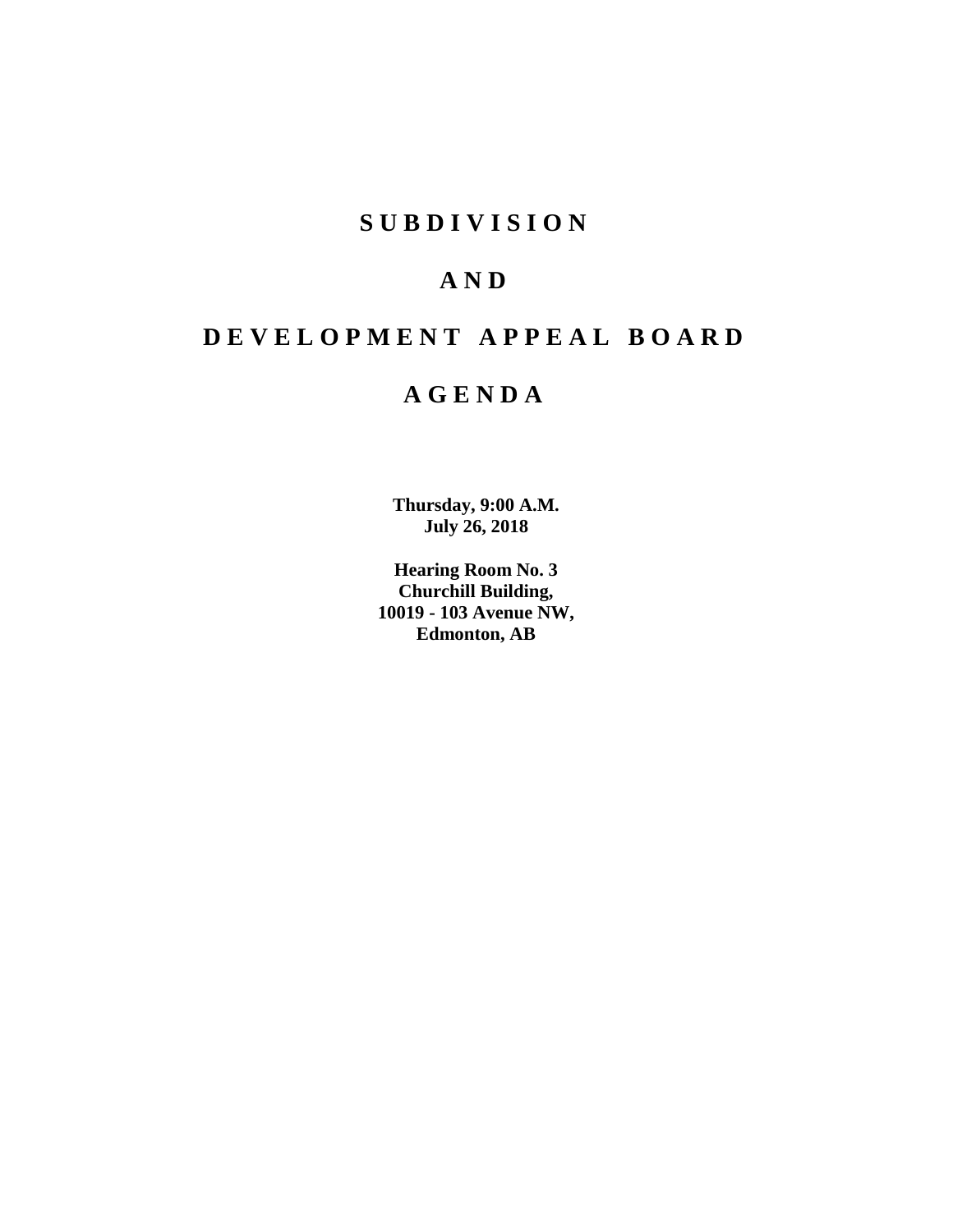# **SUBDIVISION AND DEVELOPMENT APPEAL BOARD HEARING ROOM NO. 3**

| 9:00 A.M.    | $SDAB-D-18-112$ | Change the Use from a General Retail Store to a<br>Minor Alcohol Sales, and construct interior<br>alterations (BOSS LIQUOR). |
|--------------|-----------------|------------------------------------------------------------------------------------------------------------------------------|
|              |                 | 2230 - Trumpeter Way NW<br>Project No.: 278270547-001                                                                        |
| <i>NOTE:</i> |                 | Unless otherwise stated, all references to "Section numbers" refer to                                                        |

*the authority under the Edmonton Zoning Bylaw 12800.*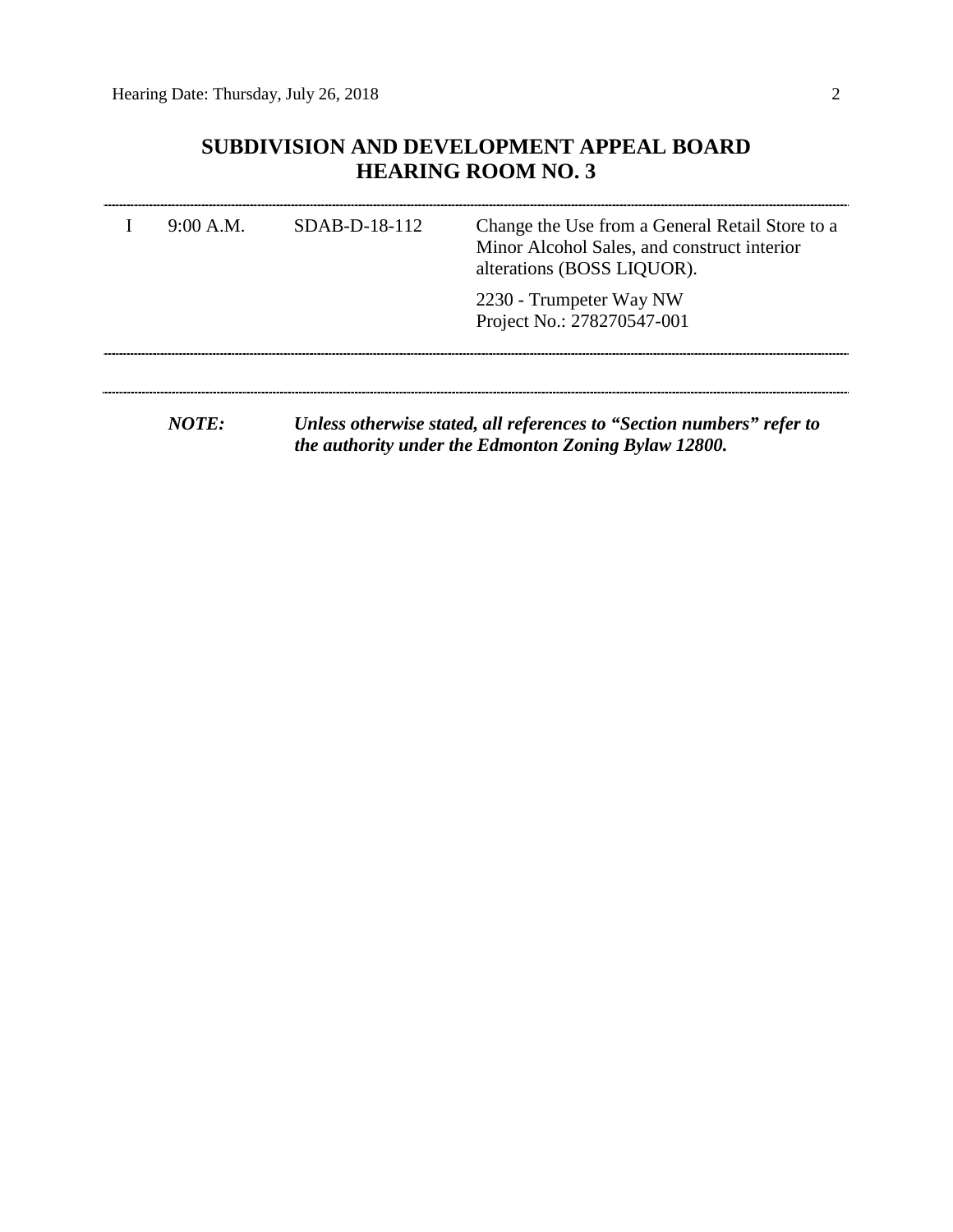# **ITEM I: 9:00 A.M. FILE: SDAB-D-18-112** AN APPEAL FROM THE DECISION OF THE DEVELOPMENT OFFICER APPELLANT: APPLICATION NO.: 278270547-001 APPLICATION TO: Change the Use from a General Retail Store to a Minor Alcohol Sales, and construct interior alterations (BOSS LIQUOR) DECISION OF THE DEVELOPMENT AUTHORITY: Refused DECISION DATE: June 21, 2018 DATE OF APPEAL: July 4, 2018 MUNICIPAL DESCRIPTION OF SUBJECT PROPERTY: 2230 - Trumpeter Way NW LEGAL DESCRIPTION: Plan 1425609 Blk 8 Lot 87 ZONE: DC1 Direct Development Control Provision OVERLAY: N/A STATUTORY PLAN: Big Lake Area Structure Plan Trumpeter Neighbourhood Structure Plan

### *Grounds for Appeal*

The Appellant provided the following reasons for appealing the decision of the Development Authority:

1. We have already talked to the landlord. He promised to solve the issue of parking stalls.

2. There is no park still. Its only land designated for a park. We are creating five jobs there and we will pay a lot of tax to the City. So I think a park boundary can be adjusted. There is not anything built yet.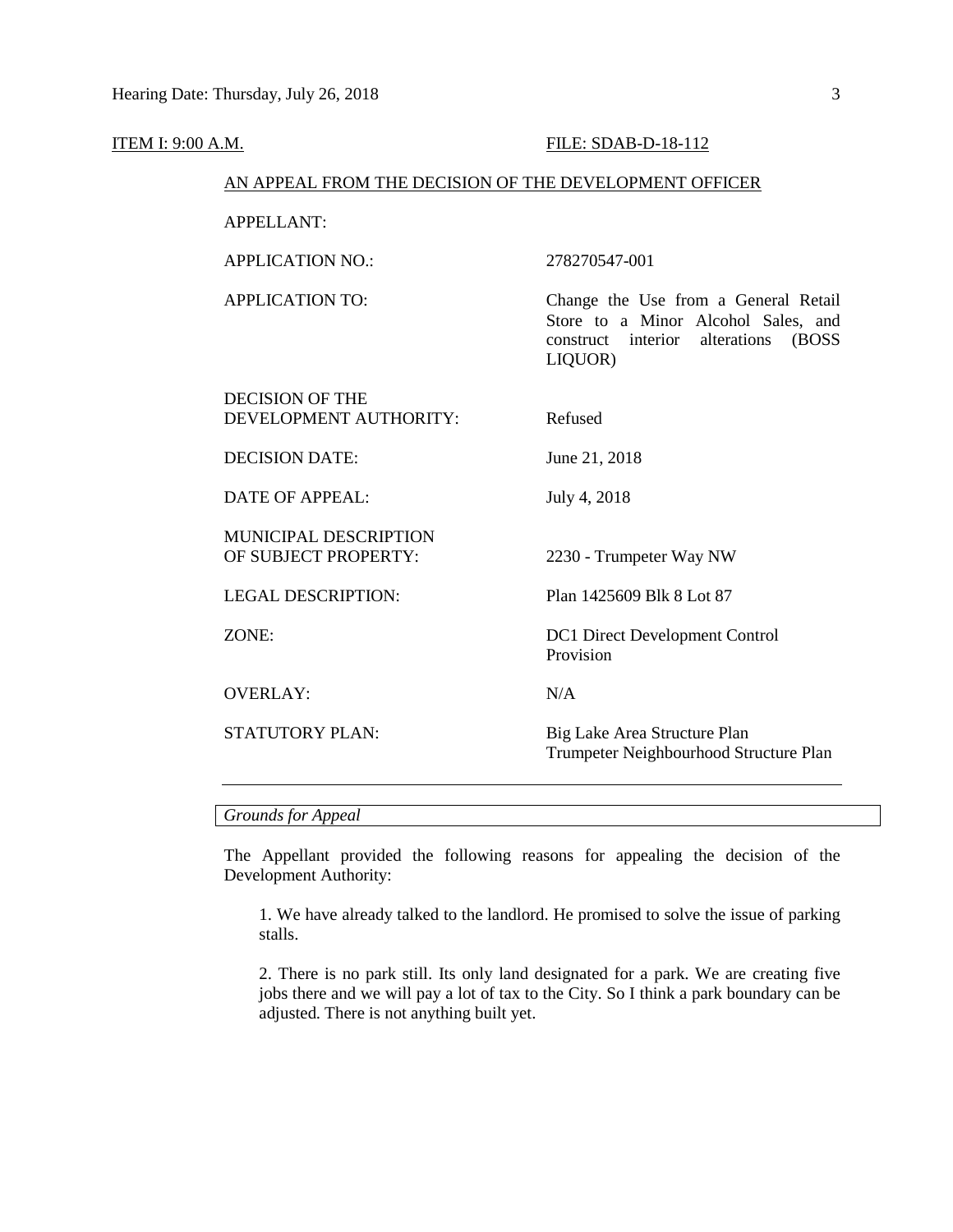#### *General Matters*

### **Appeal Information:**

The *Municipal Government Act*, RSA 2000, c M-26 states the following:

#### **Grounds for Appeal**

**685(1)** If a development authority

- (a) fails or refuses to issue a development permit to a person,
- (b) issues a development permit subject to conditions, or
- (c) issues an order under section 645,

the person applying for the permit or affected by the order under section 645 may appeal to the subdivision and development appeal board.

**685(4)** Despite subsections (1), (2) and (3), if a decision with respect to a development permit application in respect of a direct control district

- (a) …
- (b) is made by a development authority, the appeal is limited to whether the development authority followed the directions of council, and if the subdivision and development appeal board finds that the development authority did not follow the directions it may, in accordance with the directions, substitute its decision for the development authority's decision.

## **Appeals**

**686(1)** A development appeal to a subdivision and development appeal board is commenced by filing a notice of the appeal, containing reasons, with the board,

- (a) in the case of an appeal made by a person referred to in section 685(1)
	- (i) with respect to an application for a development permit,
		- (A) within 21 days after the date on which the written decision is given under section 642, […]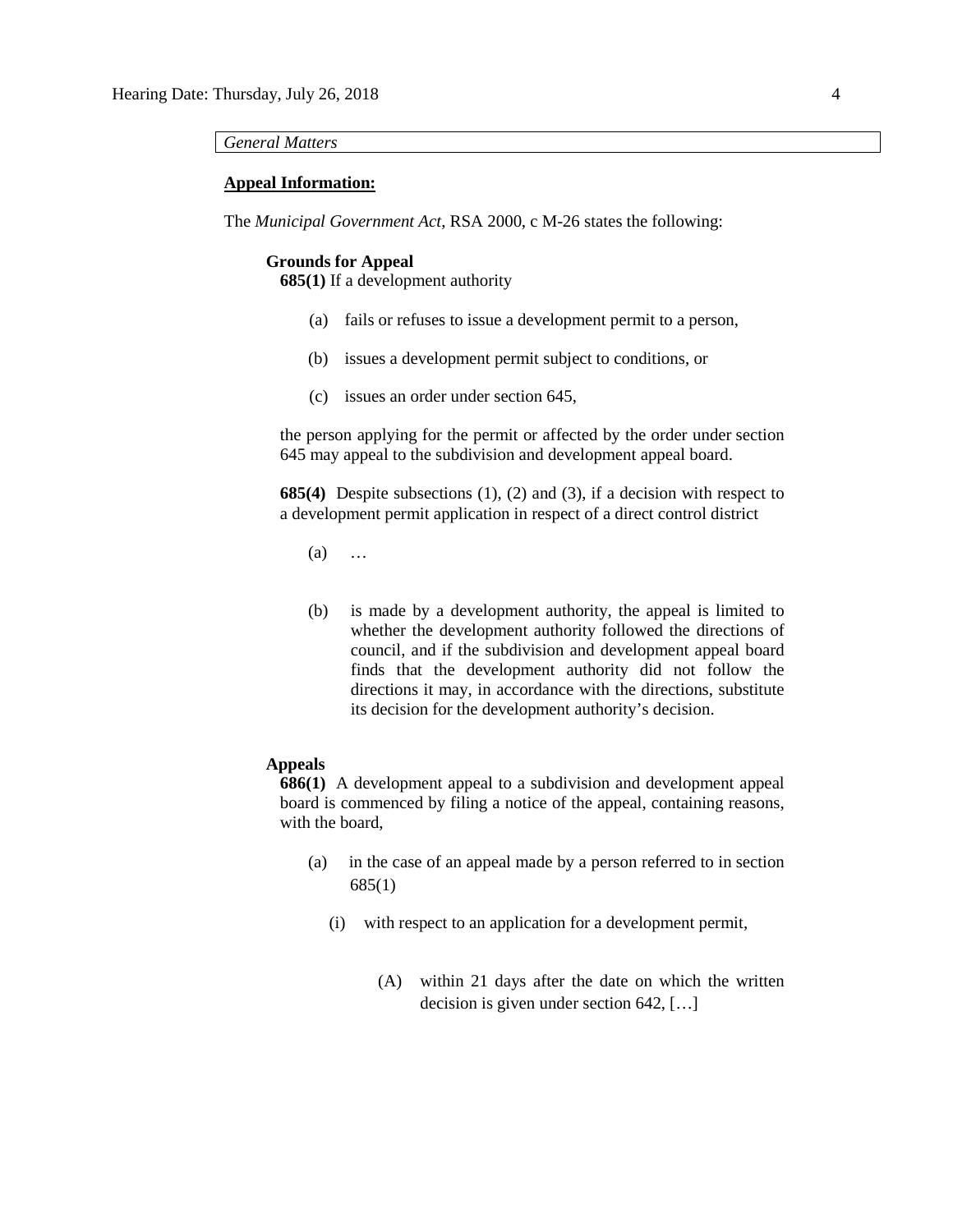### **General Provisions from the DC1 (Bylaw 16471)** *Direct Development Control Provision* **("the** *DC1***") and the** *Edmonton Zoning Bylaw* **(the** *"Bylaw"***):**

Under section 3.12 of the *DC1*, **Minor Alcohol Sales** is a **listed Use**.

Under Section 7.4(34) of the *Bylaw*, **Minor Alcohol Sales** means "development used for the retail sale of any and all types of alcoholic beverages to the public. This Use may include retail sales of related products such as soft drinks and snack foods. The maximum Floor Area for this Use shall be no more than 275 square metres per individual business premises."

Under section 1 of the *DC1*, the **General Purpose** of the *DC1* is:

To accommodate the development of medium density Residential with ground floor low-intensity pedestrian-oriented Commercial Uses where Residential Uses shall be permitted to be developed on their own, and where any Commercial Uses must be developed in combination with Residential development.

#### *Parking*

Section 4(23) of the DC1 states that Parking shall comply with the regulations found in Section 54 of the Zoning Bylaw.

Section 54.2(21) of the Bylaw states Minor Alcohol Sales requires 1 parking space per 31.3 square metres of Floor Area.

### **Development Officer's Determination**

Section 54.2 and Schedule 1A – The site has 55 parking stalls instead of 68 parking stalls, deficient in 8 stalls, contrary to Section 54.2 and Schedule 1A. [unedited]

#### *Major or Minor Alcohol Sales Use Class*

…

Section 4(24) of the DC1 states that Minor Alcohol Sales shall comply with the regulations found in Section 85 of the Zoning Bylaw.

Under Section 85.4 of the *Bylaw*, any Site containing a **Major Alcohol Sales or Minor Alcohol Sales** shall not be located less than 100 metres from any Site being used for community or recreation activities, public or private education, or public lands at the time of the application for the Development Permit for the Major Alcohol Sales or Minor Alcohol Sales. Sites that are greater than [2.0 hectar](javascript:void(0);)es in size and zoned either CSC or DC2, are exempt from this restriction. For the purposes of this subsection only:

a. the [100 me](https://webdocs.edmonton.ca/InfraPlan/zoningbylaw/ZoningBylaw/Measurements/im100.htm)tres separation distance shall be measured from the closest point of the subject Site boundary to the closest point of another Site boundary, and shall not be measured from Zone boundaries or from the edges of structures;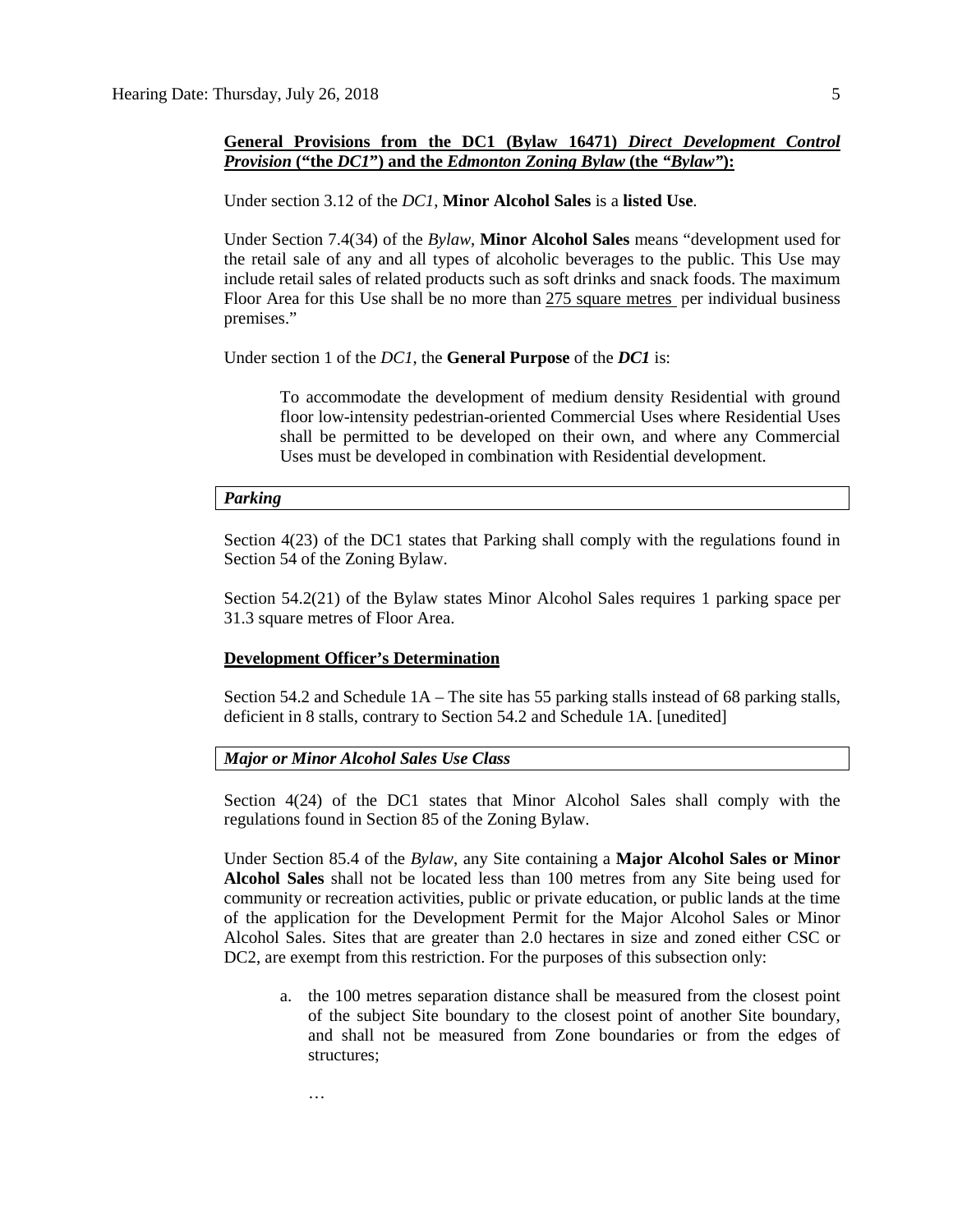d. the term "public lands" is limited to Sites zoned AP, and active recreation areas in the North Saskatchewan River Valley and Ravine System, as shown in Appendix I of Section 811 of this Bylaw, that are zoned A; it does not include passive areas in the North Saskatchewan River Valley and Ravine System, as shown in Appendix I of [Section 811](https://webdocs.edmonton.ca/InfraPlan/zoningbylaw/ZoningBylaw/Part2/Overlays/811_North_Saskatchewan_River_Valley_and_Ravine_System_Protection_Overlay.htm) of this Bylaw and other areas zoned A.

Section 85.5 states Notwithstanding Section 11 of this Bylaw, a Development Officer shall not grant a variance to subsection 85(4).

Section 4.0 of the Trumpeter Neighbourhood Structure Plan states "the focal point and social centre of the Trumpeter is the urban village park. The layout of the surrounding collector roadway network and the location and orientation of this open space has specifically been designed to create an identifiable entranceway into the neighbourhood from the north and west collector roadway entrances. The urban village park is the neighbourhood's central focus of community activity and interaction."

### **Development Officer's Determination**

Section 85.6(d) - any Site containing Major or Minor Alcohol Sales Use Classes shall not be located closer than 100 metres to any Site being actively used for community or recreation activities, public parks, or public or private education at the time of the application for the Development Permit for the Alcohol Sales Use Class. Sites that are greater than 2 ha in size and that are zoned either as CSC or as DC2, are exempted from this restriction. For the purposes of this subsection only: the term "public parks" is limited to park Sites zoned as AP Zone, and active recreation areas in the river valley that are zoned as A Zone; it does not include passive river valley areas and other areas zoned as A zone; and

The proposed Site is located closer than 100 metres from the Site zones AP. Furthermore, Trumpeter Neighborhood Structural Plan states this Site zoned AP as "the focal point and social centre of the Trumpeter is the urban village park. The layout of the surrounding collector roadway network and the location and orientation of this open space has specifically been designed to create an identifiable entrance way into the neighbourhood from the north and west collector roadway entrances. The urban village park is the neighbourhood's central focus of community activity and interaction"

The distance from the closed point of the subject Site boundary to the closest point of AP Zoned Site boundary is 24 metres and the Site is 0.37 ha in size and zoned DC1, contrary to Section 85.6(d). [unedited]

# Notice to Applicant/Appellant

Provincial legislation requires that the Subdivision and Development Appeal Board issue its official decision in writing within fifteen days of the conclusion of the hearing.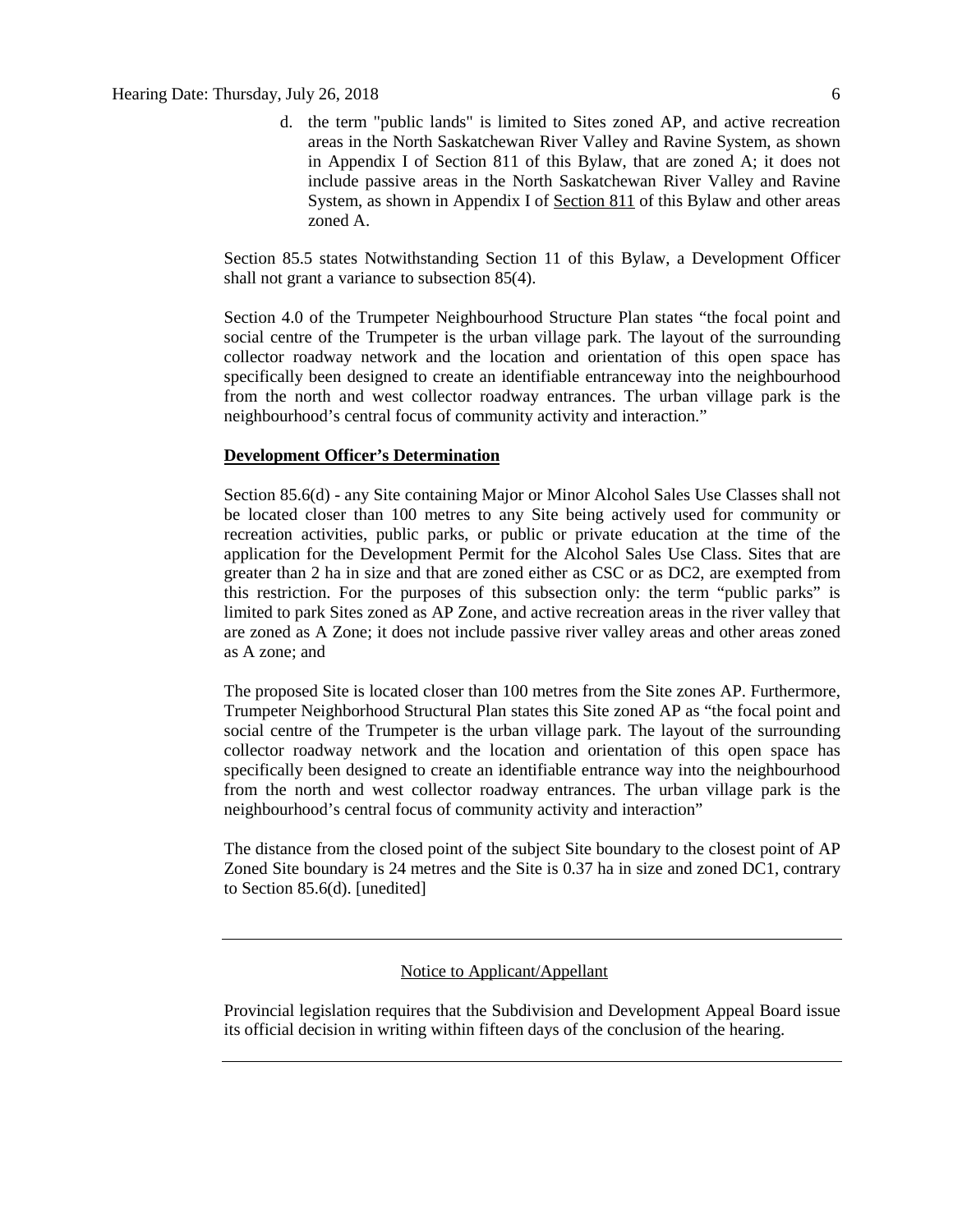**dmonton** 

Project Number: 278270547-001 **Application Date:** MAR 29, 2018 June 21, 2018 at 4:19 PM Printed: Page:  $1$  of  $2$ 

#### **Application for Major Development Permit** This document is a Development Permit Decision for the development application described below. **Applicant Property Address(es) and Legal Description(s)** 2230 - TRUMPETER WAY NW Plan 1425609 Blk 8 Lot 87 **Specific Address(es)** Suite: 101, 2230 - TRUMPETER WAY NW Suite: 102, 2230 - TRUMPETER WAY NW Suite: 103, 2230 - TRUMPETER WAY NW Building: 101, 2230 - TRUMPETER WAY NW **Scope of Application** To change the Use from a General Retail Store to a Minor Alcohol Sales, and construct interior alterations (BOSS LIQUOR). **Permit Details** Class of Permit: Class B **Contact Person:** Lot Grading Needed?: N/A Gross Floor Area (sq.m.): 250.83 New Sewer Service Required: N/A NumberOfMainFloorDwellings Site Area (sq. m.): Stat. Plan Overlay/Annex Area: (none) I/We certify that the above noted details are correct. Applicant signature: **Development Application Decision** Refused **Reason for Refusal** 1. Section 54.2 and Schedule 1 - The Site has 55 parking stalls instead of 68 parking stalls, deficient by 8 stalls, contrary to Section 54.2 and Schedule 1. 2. Section 85.6(d) - any Site containing Major or Minor Alcohol Sales Use Classes shall not be located closer than 100.0 m to any Site being actively used for community or recreation activities, public parks, or public or private education at the time of the application for the Development Permit for the Alcohol Sales Use Class. Sites that are greater than 2 ha in size and that are zoned either as CSC or as DC2, are exempted from this restriction. For the purposes of this subsection only: the term "public parks" is limited to park Sites zoned as AP Zone, and active recreation areas in the river valley that are zoned as A Zone; it does not include passive river valley areas and other areas zoned as A Zone; and The proposed Site is located closer than 100m from the Site zoned AP. Furthermore, Trumpeter Neighbourhood Structural Plan states this Site zoned AP as "The focal point and social centre of the Trumpeter is the urban village park. The layout of the surrounding collector roadway network and the location and orientation of this open space has specifically been designed to create an identifiable entrance way into the neighbourhood from the north and west collector roadway entrances. The urban village park is the neighbourhood's central focus of community activity and interaction.". The distance from the closed point of the subject Site boundary to the closest point of AP Zoned Site boundary is 24m, and the Site is 0.37 ha in size and zoned DC1, contrary to Section  $85.6(d)$ . **Rights of Appeal** The Applicant has the right of appeal within 21 days after the date on which the decision is made, as outlined in Section 683 through 689 of the Municipal Government Act. Issue Date: Jun 21, 2018 Development Authority: LEE, RACHEL THIS IS NOT A PERMIT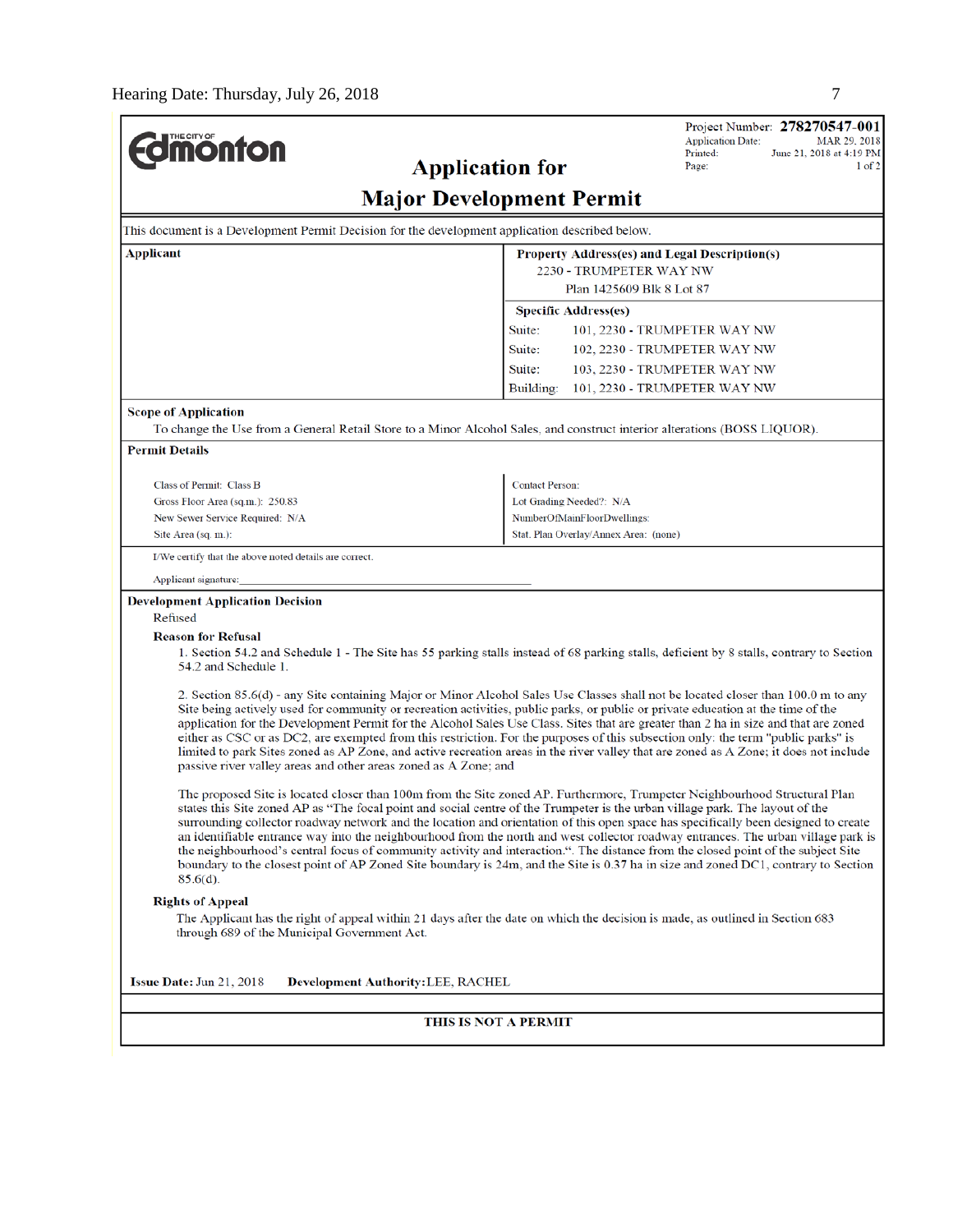| <b>dimonton</b>                                       |                               |                                |                      | <b>Application Date:</b><br>Printed: | Project Number: 278270547-001<br>MAR 29, 2018<br>June 21, 2018 at 4:19 PM |  |  |  |
|-------------------------------------------------------|-------------------------------|--------------------------------|----------------------|--------------------------------------|---------------------------------------------------------------------------|--|--|--|
|                                                       |                               | <b>Application for</b>         |                      | Page:                                | $2$ of $2\,$                                                              |  |  |  |
| <b>Major Development Permit</b>                       |                               |                                |                      |                                      |                                                                           |  |  |  |
| Fees                                                  |                               |                                |                      |                                      |                                                                           |  |  |  |
| Major Dev. Application Fee                            | <b>Fee Amount</b><br>\$277.00 | <b>Amount Paid</b><br>\$277.00 | Receipt#<br>04906567 | <b>Date Paid</b><br>Mar 29, 2018     |                                                                           |  |  |  |
| <b>Total GST Amount:</b><br><b>Totals for Permit:</b> | \$0.00<br>\$277.00            | \$277.00                       |                      |                                      |                                                                           |  |  |  |
|                                                       |                               |                                |                      |                                      |                                                                           |  |  |  |
|                                                       |                               |                                |                      |                                      |                                                                           |  |  |  |
|                                                       |                               |                                |                      |                                      |                                                                           |  |  |  |
|                                                       |                               |                                |                      |                                      |                                                                           |  |  |  |
|                                                       |                               |                                |                      |                                      |                                                                           |  |  |  |
|                                                       |                               |                                |                      |                                      |                                                                           |  |  |  |
|                                                       |                               |                                |                      |                                      |                                                                           |  |  |  |
|                                                       |                               |                                |                      |                                      |                                                                           |  |  |  |
|                                                       |                               |                                |                      |                                      |                                                                           |  |  |  |
|                                                       |                               |                                |                      |                                      |                                                                           |  |  |  |
|                                                       |                               |                                |                      |                                      |                                                                           |  |  |  |
|                                                       |                               |                                |                      |                                      |                                                                           |  |  |  |
|                                                       |                               |                                |                      |                                      |                                                                           |  |  |  |
|                                                       |                               |                                |                      |                                      |                                                                           |  |  |  |
|                                                       |                               |                                |                      |                                      |                                                                           |  |  |  |
| THIS IS NOT A PERMIT                                  |                               |                                |                      |                                      |                                                                           |  |  |  |